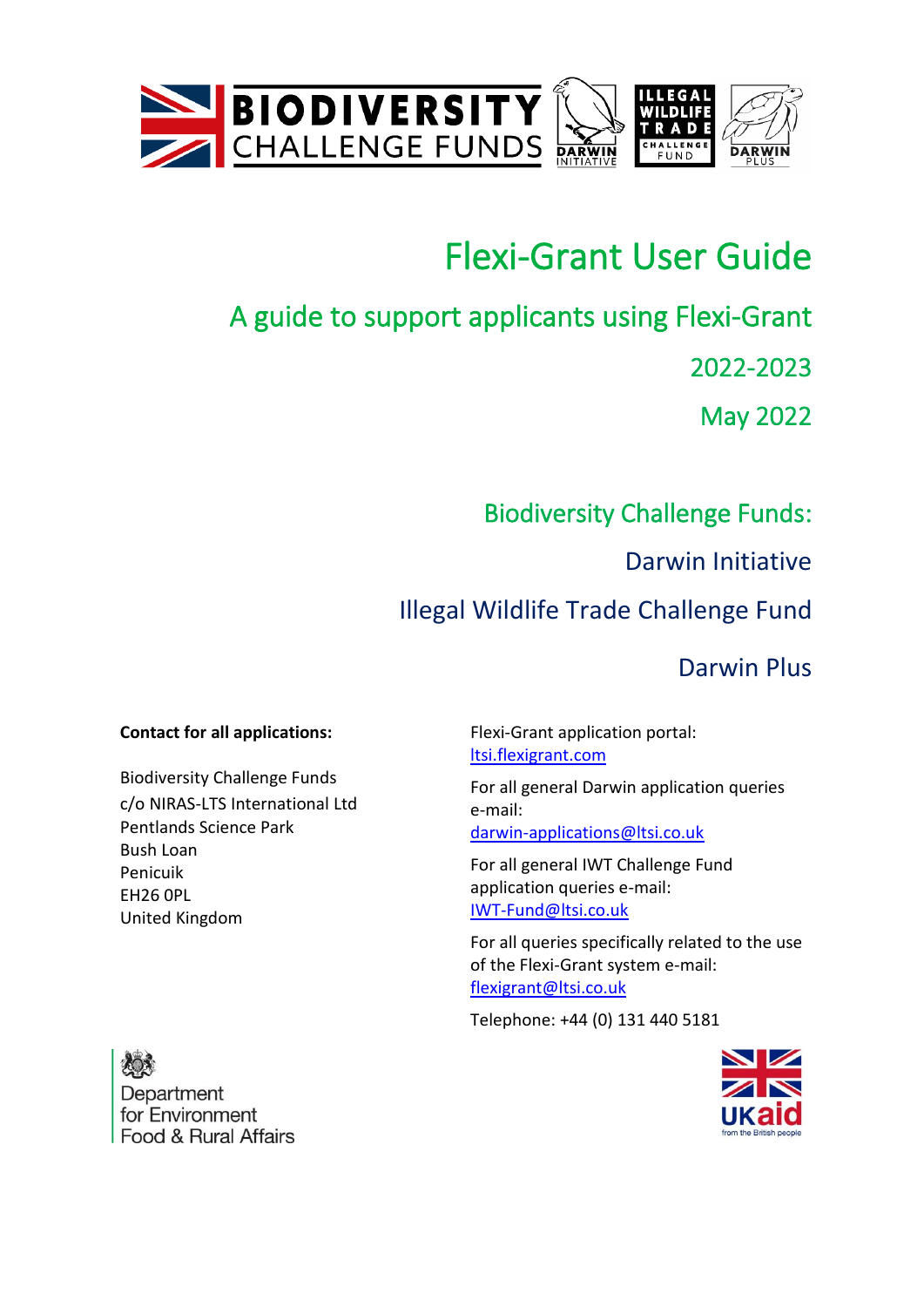### Contents

| 1 |     |  |  |  |  |
|---|-----|--|--|--|--|
| 2 |     |  |  |  |  |
| 3 |     |  |  |  |  |
| 4 |     |  |  |  |  |
|   | 4.1 |  |  |  |  |
|   | 4.2 |  |  |  |  |
|   | 4.3 |  |  |  |  |
|   | 4.4 |  |  |  |  |
|   | 4.5 |  |  |  |  |
|   | 4.6 |  |  |  |  |
|   | 4.7 |  |  |  |  |
|   | 4.8 |  |  |  |  |
| 5 |     |  |  |  |  |
| 6 |     |  |  |  |  |
| 7 |     |  |  |  |  |
| 8 |     |  |  |  |  |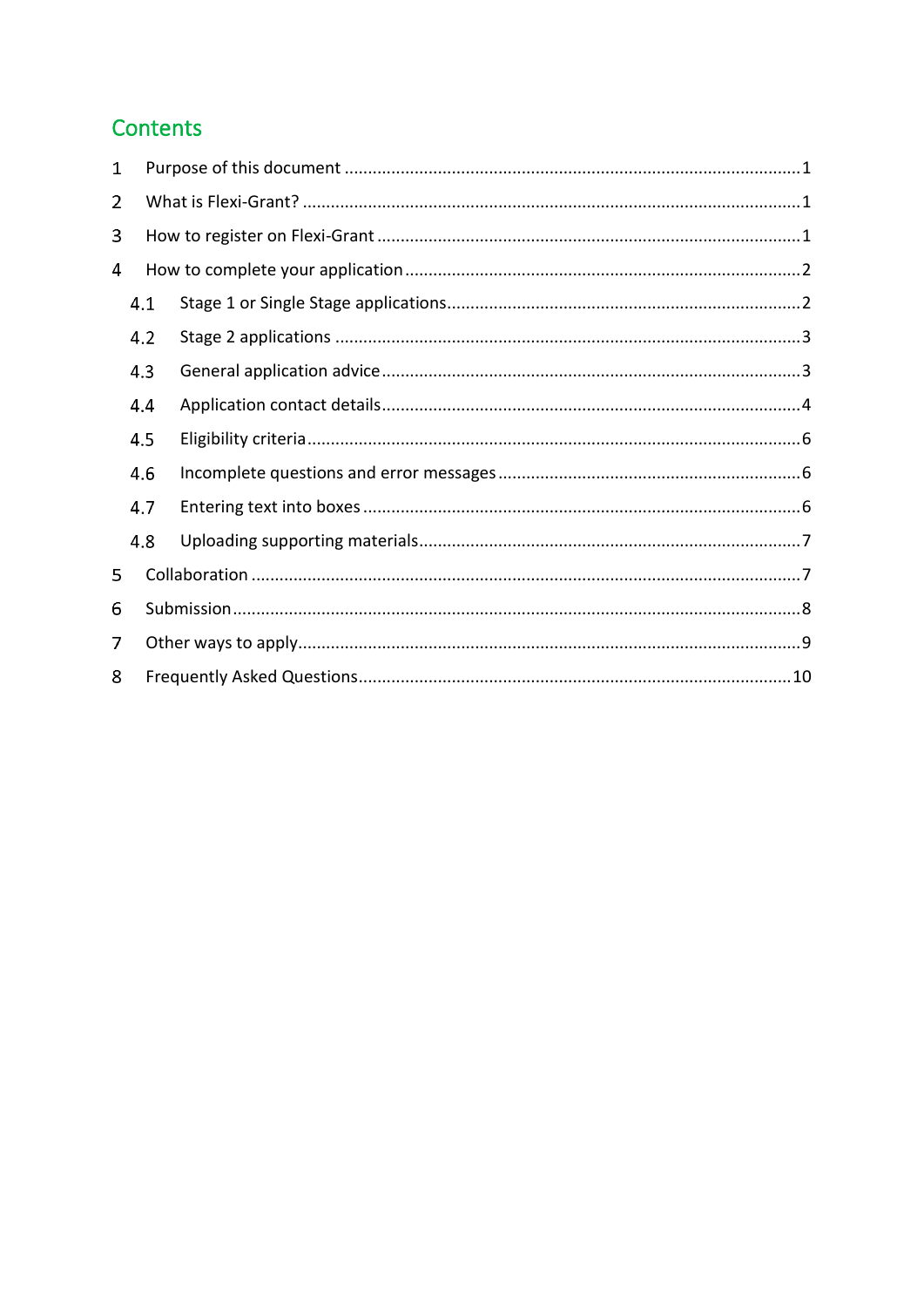#### <span id="page-2-0"></span>Purpose of this document  $\mathbf{1}$

This guidance provides practical information on how to use the Flexi-Grant application portal to apply for Biodiversity Challenge Fund projects.

This document is only about how to use Flexi-Grant to apply for your project. There is separate guidance about the content of your application and how to structure your project which you should read prior to beginning an application.

This guidance covers applications to Darwin Initiative, Darwin Plus, and the IWT Challenge Fund. This guidance is specifically focused on how to use the Flexi-Grant online application portal. Separate application guidance relating to the content of your application is available for each scheme<sup>1</sup>:

- Darwin Initiative [Guidance Notes for Applicants](https://www.darwininitiative.org.uk/apply/)
- Darwin Plus [Guidance Notes for Applicants](https://dplus.darwininitiative.org.uk/apply/)
- IWT Challenge Fund [Guidance Notes for Applicants](https://iwt.challengefund.org.uk/apply/)

#### <span id="page-2-1"></span>What is Flexi-Grant?  $\overline{2}$

Flexi-Grant® is an online application portal used by a range of government and independent grant bodies worldwide. **All applications to Darwin Initiative Round 29, Darwin Plus Round 11 and IWT Challenge Fund Round 9 must be through the Flexi-Grant portal**.

#### <span id="page-2-2"></span> $\overline{3}$ How to register on Flexi-Grant

In order to submit an application via Flexi-Grant, you need to register an account.

To register, go to: [https://ltsi.flexigrant.com](https://ltsi.flexigrant.com/)

At the bottom of the page on the left, you will find a button to create an account or login if you already have an account. Be sure to scroll all the way to the bottom of the page until you see this box:



 $1$  At the time of preparing this Flexi-Grant guidance, not all funds are open to applications. Please monitor the relevant pages for updates on upcoming rounds.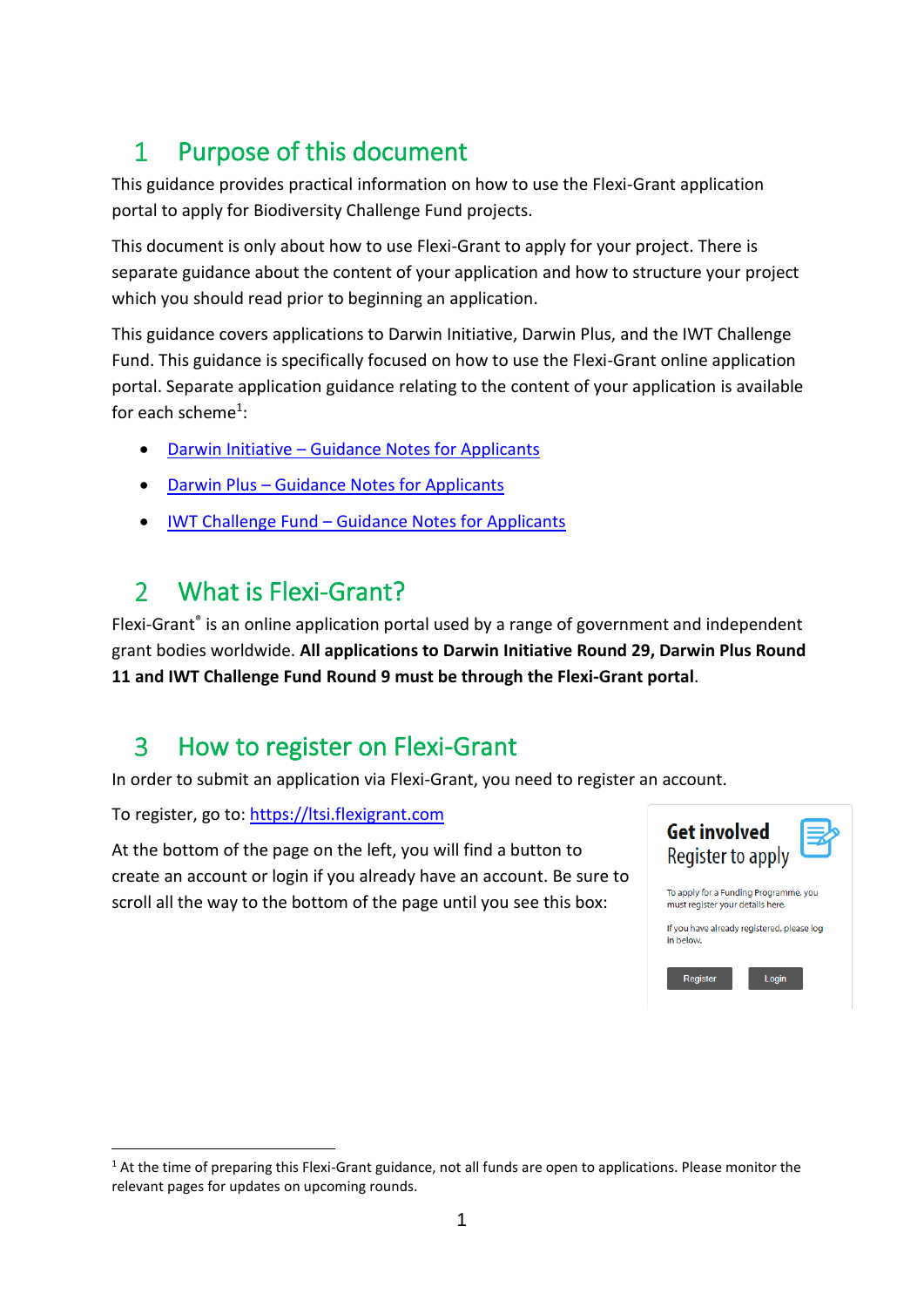You will need to agree to the Flexi-Grant Terms and Conditions in order to register. Once you have registered, you will receive a confirmation email which you will need to access in order to activate your account.

If you forget your login details, please contact [flexigrant@ltsi.co.uk](mailto:flexigrant@ltsi.co.uk) and a member of the NIRAS-LTS team will unlock your account and reset your password.

**IMPORTANT NOTE:** The account you create to begin your application (the Flexi-Grant account holder) will be the lead applicant (unless you reassign this permission – see section [4.4\)](#page-5-0). The lead applicant will be the only login that can submit your application and will be the **sole point of contact for the duration of the application (i.e. both Stage 1 and Stage 2) unless you notify NIRAS-LTS of a change**. Therefore, we recommend the lead applicant has regular email access or shares the login details if necessary.

If you experience any issues accessing the online portal, firstly we would suggest using Google Chrome as your browser if possible (there may be reduced functionality with Edge and Internet Explorer in particular). If you continue to experience these difficulties, please contact [flexigrant@ltsi.co.uk.](mailto:flexigrant@ltsi.co.uk)

#### <span id="page-3-0"></span>How to complete your application  $\overline{4}$

Before beginning an application, we would recommend reading all of the relevant documents including:

- **Guidance for Applicants**
- **Monitoring, Evaluation and Learning Guidance**
- **Risk Guidance**
- **Finance Guidance**
- **Terms & Conditions**

For Darwin Initiative, the documents can be found on the Darwin Initiative website [here.](https://www.darwininitiative.org.uk/apply/)

For Darwin Plus, the documents can be found on the Darwin Plus website [here.](https://dplus.darwininitiative.org.uk/apply/)

For the IWT Challenge Fund, the documents can be found on the IWT Challenge Fund website [here.](https://iwt.challengefund.org.uk/apply/)

#### <span id="page-3-1"></span> $4.1$ Stage 1 or Single Stage applications

In order to start an application to any of the Biodiversity Challenge Fund schemes whilst logged into Flexi-Grant, either use the blue 'Click here to start an application' panel on the main home page or click the 'Application Portal' button in the top left. On the 'My applications' tab, scroll down to the 'Start a new application' section where you can click to begin a new application.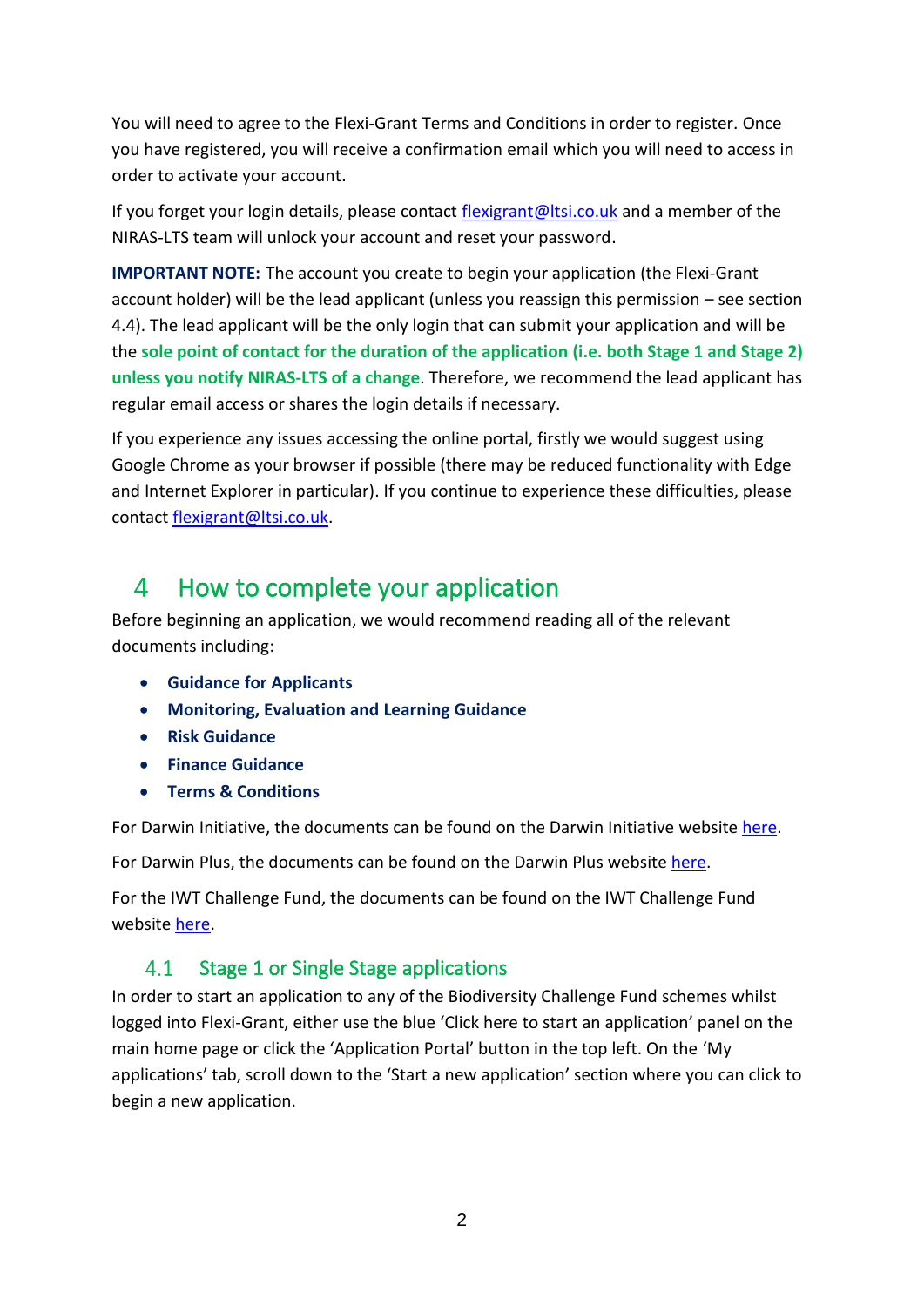|                                         | Select a scheme to start an application | Select a Grant<br>$\Omega$ |              |
|-----------------------------------------|-----------------------------------------|----------------------------|--------------|
| Start a new application                 |                                         |                            |              |
|                                         | Darwin Plus Main Round 11: Stage 1      |                            |              |
| <b>Closing Date</b><br>27/06/2022 23:59 |                                         |                            | <b>Start</b> |

#### <span id="page-4-0"></span> $4.2$ Stage 2 applications

If your Stage 1 application is successful for any of the two-stage schemes, you will receive a unique link in your result email which will allow you to begin your Stage 2 application. **You will not be able to start a Stage 2 application through the Flexi-Grant application portal – you must use the link in the email and ensure you login as the original account holder**. Please avoid clicking this link multiple times as this will create duplicate Stage 2 applications. If you are the lead applicant on more than one Stage 2 application, please contact [flexigrant@ltsi.co.uk](mailto:flexigrant@ltsi.co.uk) if you are unable to access all Stage 2 applications. Please ensure that you follow the correct link for each of your Stage 2 applications. Once you have followed this link, your Stage 1 application will be marked as complete and your Stage 2 application will appear under 'My applications'.

#### $4.3$ General application advice

<span id="page-4-1"></span>We recommend reading each page of the application form to familiarise yourself with the questions before starting. Links to all application documents are included on the 'summary' page of the application form (see below) and elsewhere where relevant.

You can also print/download the entire application form in PDF before or after completing it and you can download a blank Word template for drafting purposes from the 'summary' page.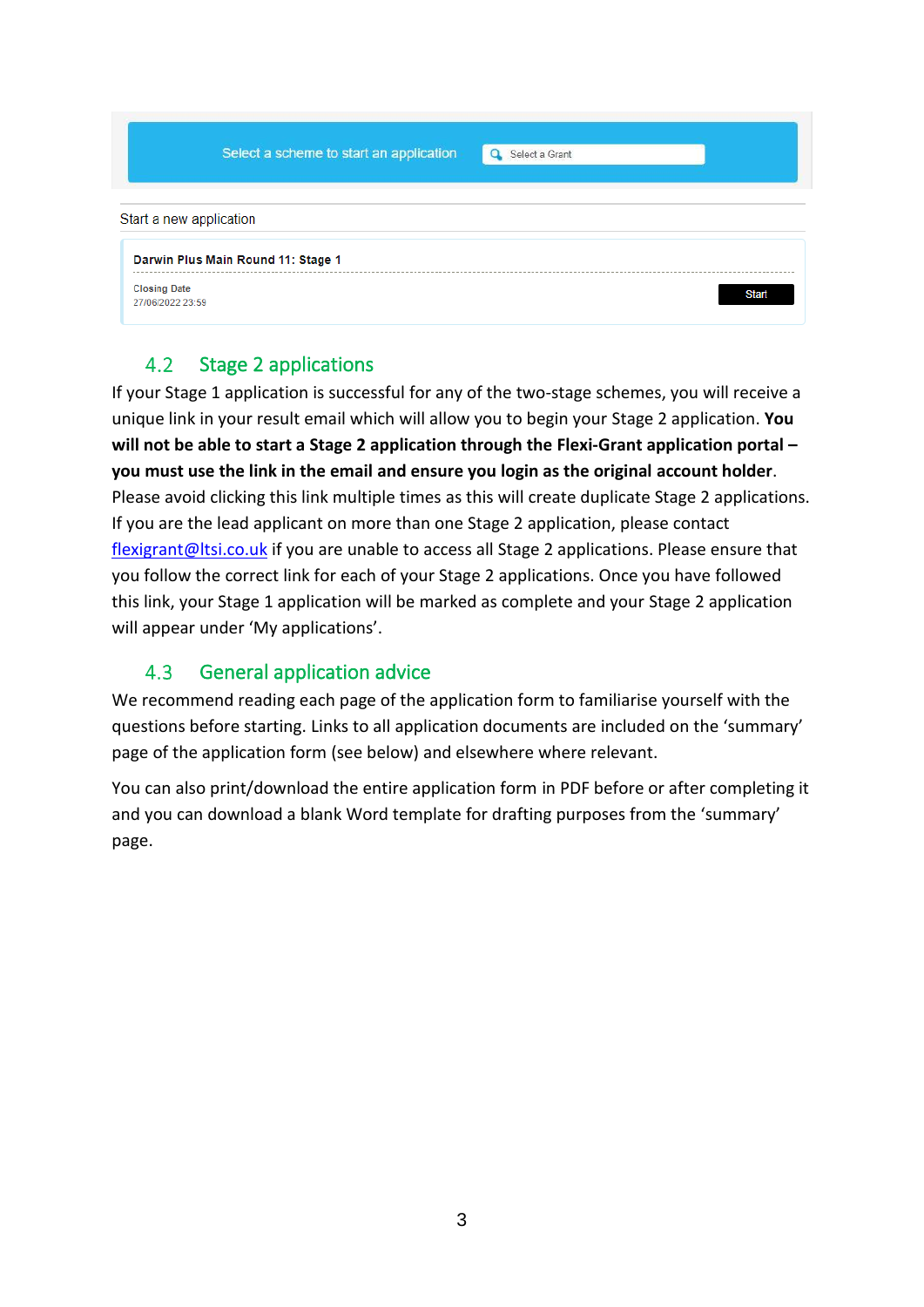#### Summary

email will be rejected.

| <b>Print form</b><br><b>View instructions</b>                                                                                                                                                                                                                                                                                                                                                                                                                                                                                                                                                                                        | 6% complete |  |  |  |
|--------------------------------------------------------------------------------------------------------------------------------------------------------------------------------------------------------------------------------------------------------------------------------------------------------------------------------------------------------------------------------------------------------------------------------------------------------------------------------------------------------------------------------------------------------------------------------------------------------------------------------------|-------------|--|--|--|
| At any stage in the application process you can save your work and return to it at a later time. The system will<br>automatically save your work when you change pages but we recommend that you also save your work at regular<br>intervals to avoid loss of data. The questions and sections can be completed in any order.                                                                                                                                                                                                                                                                                                        |             |  |  |  |
| Once you have completed all sections of the application a 'Submit application' button will become available at the top and<br>bottom of this summary page. This button will become available once every page of the application is marked as<br>'Complete' - however please note that all collaborators must have marked their inputs as complete or this button<br>will not appear. If they do not, the Lead Applicant will have to revoke their permission to collaborate before the<br>application can be submitted. You may need to refresh the page after revoking permission for the 'Submit application'<br>button to appear. |             |  |  |  |
| When you click the 'Submit application' button you will be asked to confirm that you want to submit your application. Once<br>your application has been submitted, you will be able to view your application and its current status but you will NOT be<br>able to modify it.                                                                                                                                                                                                                                                                                                                                                        |             |  |  |  |
| Please ensure you have read the Guidance Notes, Monitoring, Evaluation and Learning Guidance, Finance<br>Guidance, T&Cs., Risk Guidance, and Flexi-Grant Guidance before you apply. We recommend reviewing each page of<br>the application form to familiarise yourself with the questions before starting.                                                                                                                                                                                                                                                                                                                          |             |  |  |  |
| You can also download a blank template for the budget (all Darwin Main should be using over £100,000), implementation<br>timetable and Stage 2 logframe to upload alongside your application.                                                                                                                                                                                                                                                                                                                                                                                                                                        |             |  |  |  |
| Questions marked with a red asterisk * are mandatory.                                                                                                                                                                                                                                                                                                                                                                                                                                                                                                                                                                                |             |  |  |  |
| The closing date for all applications is 2359 GMT Monday 12 December 2022.                                                                                                                                                                                                                                                                                                                                                                                                                                                                                                                                                           |             |  |  |  |
| In order to facilitate collaboration, you can also download a Word version of the application form. Please note<br>that applications will only be accepted via the Flexi-Grant portal. Any applications received on the Word form via                                                                                                                                                                                                                                                                                                                                                                                                |             |  |  |  |

At any stage in the application process you can save your work and return to it later. The questions and sections can be completed in any order. When you leave a page by clicking any of the following buttons in the Flexi-Grant program, any edits you have made will be saved automatically:



However, if you click any of the other buttons in the Flexi-Grant programme or the back button in your internet browser without saving, new content and edits will not be saved.

You can paste text from other sources (e.g. a Word document) into the fields on Flexi-Grant. However, **word limits are strictly enforced** and any **words exceeding the limit will automatically be deleted** so check all you have copied appears as you expect.

Questions marked with a red asterisk \* are mandatory.

### <span id="page-5-0"></span>4.4 Application contact details

The individual who creates the Flexi-Grant account is referred to as the Flexi-Grant account holder (see section [3](#page-2-2) above). This person is the **lead applicant** and main point of contact for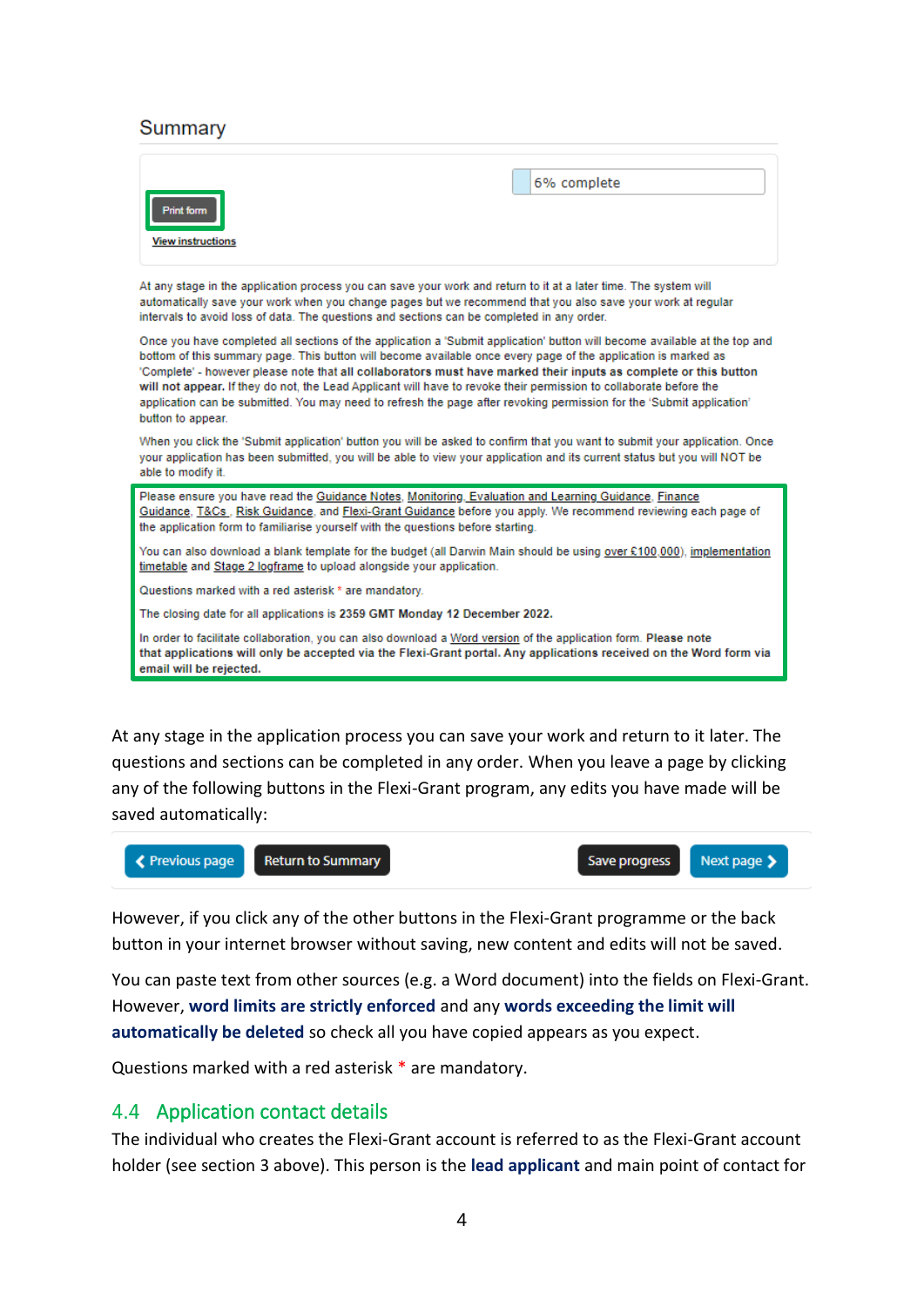the duration of the application (unless reassigned). It is useful if the Flexi-Grant account holder is the individual named as **Project Leader** in the application form.

**All emails automatically generated by Flexi-Grant, including notification of application results, will only be sent to the account holder**. We would therefore recommend that this individual regularly monitors this email during the application period, and, if necessary, we recommend sharing login details with other members of the team who can login to submit the application on their behalf.

If the Project Leader is **not** the Flexi-Grant account holder, then you should also add their name to the application form at the relevant question. There is no need to add the contact details of the Project Leader or any co-Project Leader you are proposing.

| Title                   | Please Select                                                                     |
|-------------------------|-----------------------------------------------------------------------------------|
| First name              | Enter first name<br>*                                                             |
| Last name               | Enter last name<br>*                                                              |
| Contact type            | Please Select<br>*                                                                |
| Position                | Project Leader                                                                    |
| Related<br>organisation | Please select if appropriate<br>▼<br>You can add this later in the<br>application |
| Lead                    |                                                                                   |

Please note that the 'lead' checkbox is used to indicate who the lead applicant is (initially the account holder but can be changed once an application is started). Only the person who is a lead applicant can reassign this permission to another collaborator on the application (see section [5\)](#page-8-1).

However, only the lead applicant (i.e. the contact marked with a black icon  $\Box$  will be contacted regarding the result of an application and they will be the only individual to receive emails automatically generated by the system.

If project staff already have an active Flexi-Grant account, please invite them to your application as a co-applicant. This will avoid duplicate accounts being created.

If the lead applicant changes during the review process (i.e. after you have submitted your application), please contact [flexigrant@ltsi.co.uk](mailto:flexigrant@ltsi.co.uk) with new contact details and a member of the NIRAS-LTS team will update these details to ensure application results are sent to the correct person.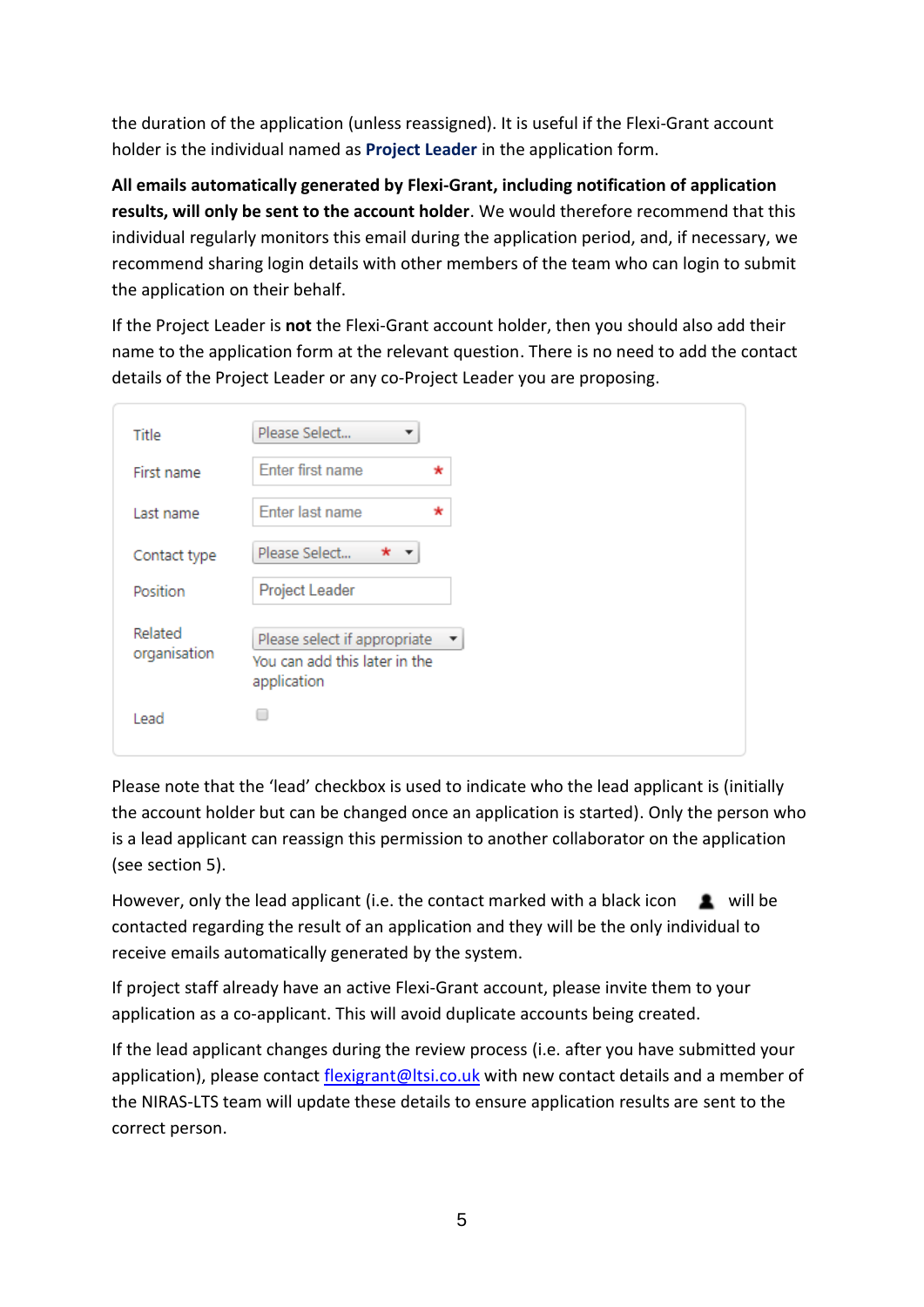In addition, **please be aware that although some of the fields in Questions 1 or 2 may not be relevant to you/your organisation and appear to be optional, all available fields must be completed before page one of the application (Contact Details) is marked as complete.**  Where fields do not apply please use 'N/A' as your response.

### <span id="page-7-0"></span>4.5 Eligibility criteria

The application form has been designed, as far as possible, to help ensure applicants meet our eligibility criteria, for example through the inclusion of word limits. Please ensure you are familiar with all the eligibility criteria set out in the relevant guidance document, as your application will be rejected if it fails to comply with these criteria.

### <span id="page-7-1"></span>4.6 Incomplete questions and error messages

Because you are allowed to progress through the application form in any order, it is possible to leave a page incomplete. However, you will not be able to submit an incomplete application. The 'summary' page indicates which parts of the application form have incomplete questions or error messages.

Once you have identified which page is incomplete, click the 'edit' button to open the relevant page. If you are unable to identify what information is missing, click 'save current page' at the top or bottom of the page. If there is an error, a message will pop up at the top of the page and the relevant question will be marked – for example:

| <b>End date:</b> |   |  |
|------------------|---|--|
| 31/03/2029       | m |  |

If you are still unclear what the error is, please refer to the guidance for applicants which details restrictions related to project start and end dates, as in the example above, or contact our support team by email: [flexigrant@ltsi.co.uk.](mailto:flexigrant@ltsi.co.uk)

### <span id="page-7-2"></span>4.7 Entering text into boxes

Note that most text boxes are adjustable in size. These boxes are marked by stripes on the bottom right hand corner.

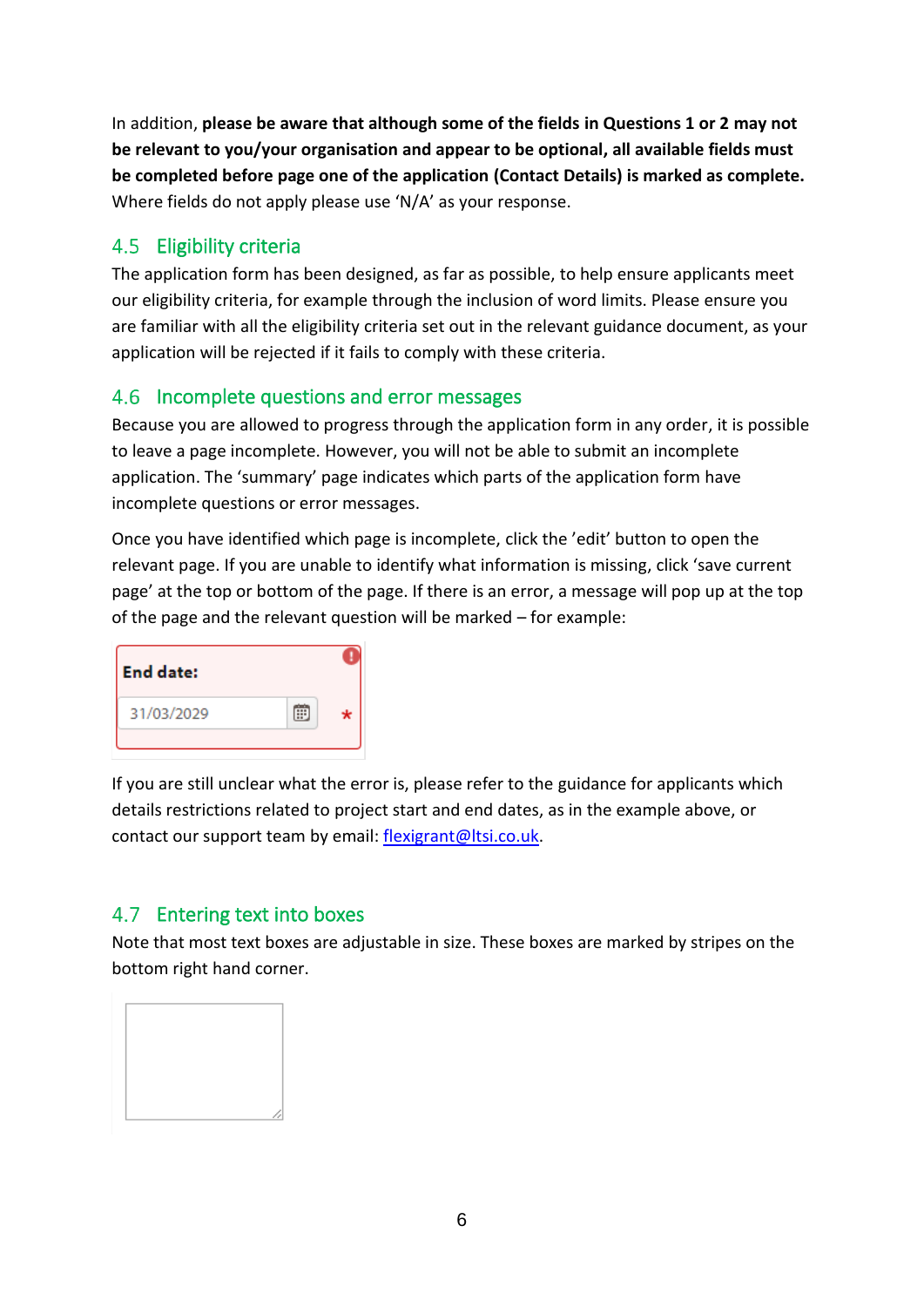In order to adjust the size and shape of a box, simply click on the striped corner and drag in any direction. Please note that this function may not be available when using Internet Explorer or Microsoft Edge as your web browser. Adjusting the size will not adjust any restricted word count.

### <span id="page-8-0"></span>4.8 Uploading supporting materials

The limit for any single file uploaded as supporting materials with your application is 5MB. Please ensure documents are saved in PDF form where possible (apart from templates in Excel) in order to minimise size, and are collated as requested e.g. all CVs in one PDF document. Non-essential additional materials **must not exceed 5 pages in total**.

#### <span id="page-8-1"></span> $\overline{5}$ Collaboration

It is possible to collaborate with partners on your application. We recommend that you discuss this with any partners you intend to invite, before sending them an invitation to collaborate.

You can send an invite to collaborate and manage invited collaborators from the 'participants' tab on the 'summary' page.

| Application                                           | Participants          |                           |               |        |        |  |
|-------------------------------------------------------|-----------------------|---------------------------|---------------|--------|--------|--|
| Default instructions for collaboration                |                       |                           |               |        |        |  |
| ▼ Collaboration requests: Active, Pending or Required |                       |                           |               |        |        |  |
| <b>Role</b>                                           | Assigned              |                           | <b>Status</b> |        |        |  |
| Co-Applicant<br>$\bullet$<br><b>Invited: 15/05/20</b> | <b>Charles Darwin</b> | charles-darwin@beagle.com | Invited       | Remind | Revoke |  |
| Co-Applicant                                          |                       |                           | Optional      |        | Invite |  |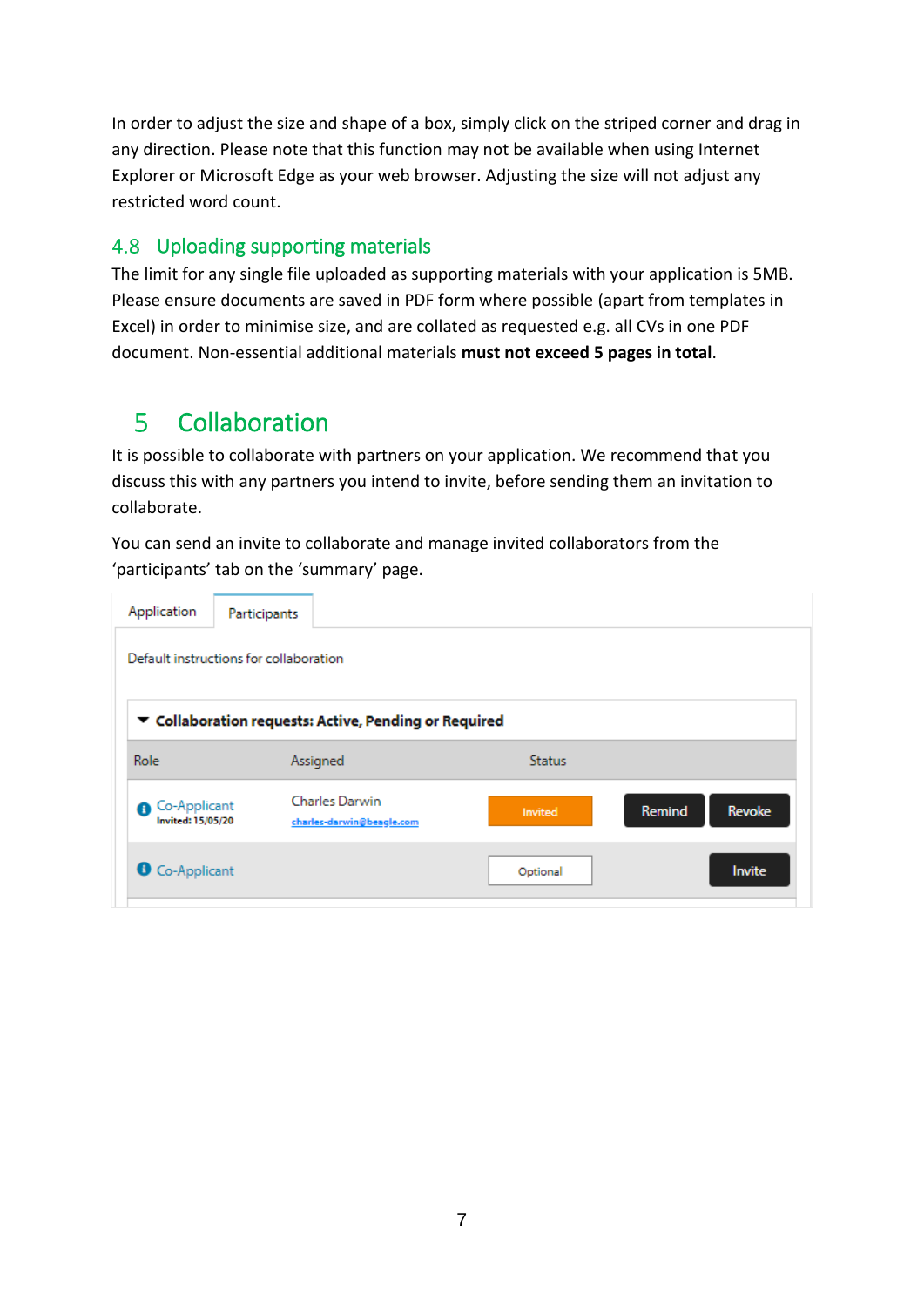#### **IMPORTANT NOTES:**

- Although it is possible to collaborate on an application, the lead applicant **must** be the person who submits the final application. If the lead applicant expects not to be available when submission is due, we recommend sharing login details with other members of the team who can login to submit the application on their behalf.
- All collaborators need to have marked their inputs as complete prior to submission, otherwise the lead applicant has to revoke permission (see screenshot above) to collaborate before the application can be submitted. **This will not remove the collaborators inputs.**
- All collaborators have equal editing power, and changes are not marked.
- Collaborators can leave comments for each other at the top of each page of the application form. To do so click on the "+" sign next to "Page Comments" to expand the comments field, type your comment into the box and click "Add comment". These comments will then be visible to all collaborators, reviewers and to Flexi-Grant administrators but won't be considered during the application review process and should not be used to provide information outside of word limit.
- For those applicants wishing to collaborate offline, a Word version of the application form is available to download from the "summary" page of your application form within Flexi-Grant, or on the relevant fund websites under the 'apply' tab (see section [4\)](#page-3-0). The Stage 2 application form can be downloaded from within the Stage 1 application so that you can see what will be expected should you be invited to the next stage.

#### <span id="page-9-0"></span>6. Submission

Once you have completed all sections of the application a 'Submit application' button will become available at the bottom of the "summary" page (note that only the lead applicant can submit the application). This button will become available once every page of the application is marked as 'Complete'. When you click the 'Submit application' button you will be asked to confirm that you want to submit your application. Once your application has been submitted, you will be able to view your application and its current status but you will **NOT** be able to modify it.

If you find you have made a mistake and need to amend something before the deadline<sup>2</sup>, you can contact us to ask for the application to be returned. If we return it, it will no longer be recognised as 'submitted' and you will need to make your edits and resubmit within the application deadline for your application to be considered.

<sup>&</sup>lt;sup>2</sup> Specific deadlines are outlined in the relevant guidance notes.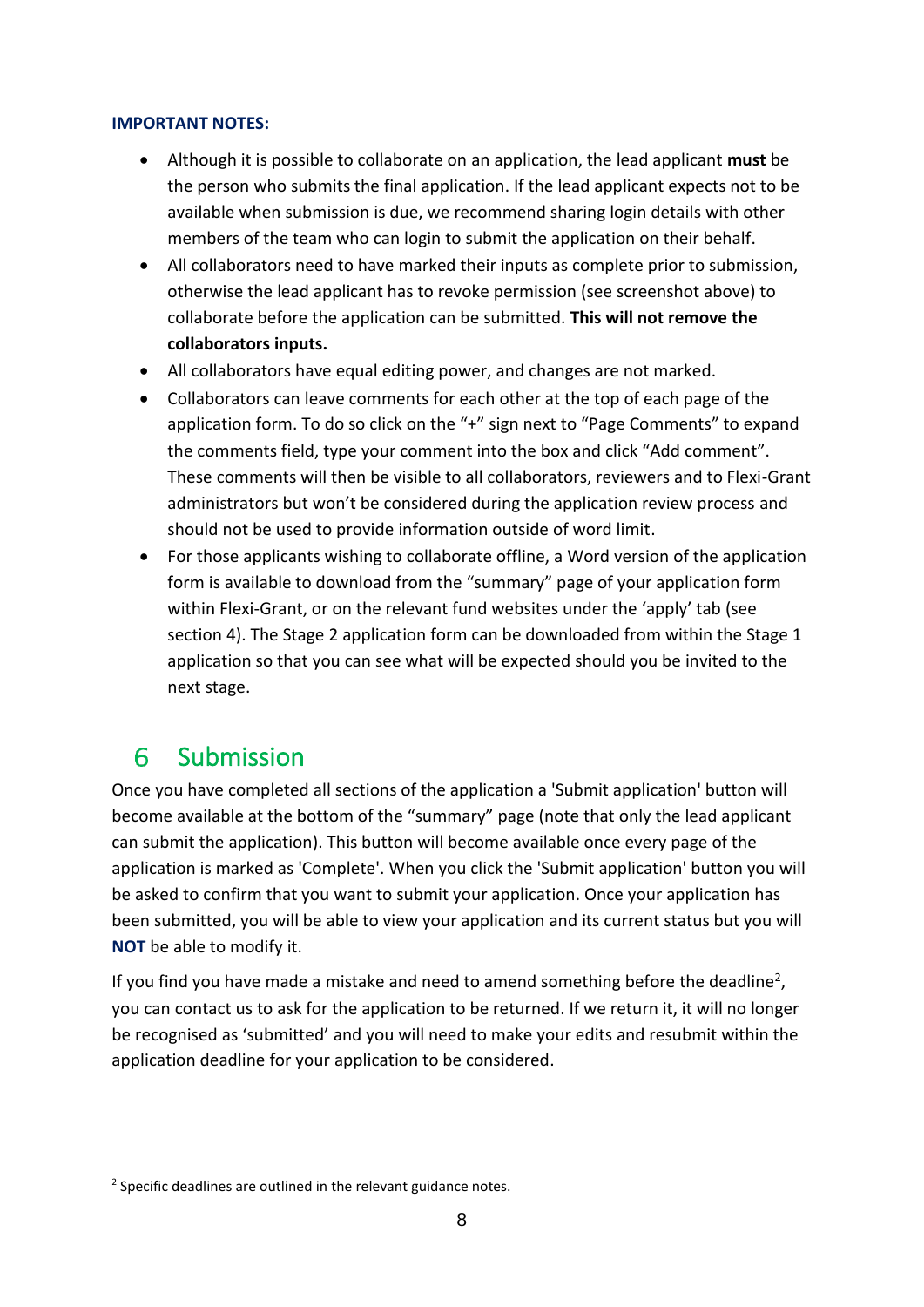Please ensure you have read the relevant guidance notes before you apply. We recommend reviewing each page of the application form to familiarise yourself with the questions before starting.

#### <span id="page-10-0"></span>Other ways to apply  $7<sup>1</sup>$

For Round 29 of the Darwin Initiative, Round 11 of Darwin Plus and Round 9 of the IWT Challenge Fund, **Flexi-Grant is the only way of applying**. Please be assured that the previous levels of support are still available from the Biodiversity Challenge Fund team.

If anything is unclear after reading this guidance and the relevant "Guidance Notes" document, then please feel free to contact us, and we will provide assistance.

If you continue to have **significant difficulties** completing your application via this online portal, please contact [flexigrant@ltsi.co.uk p](mailto:flexigrant@ltsi.co.uk)rior to the deadline.